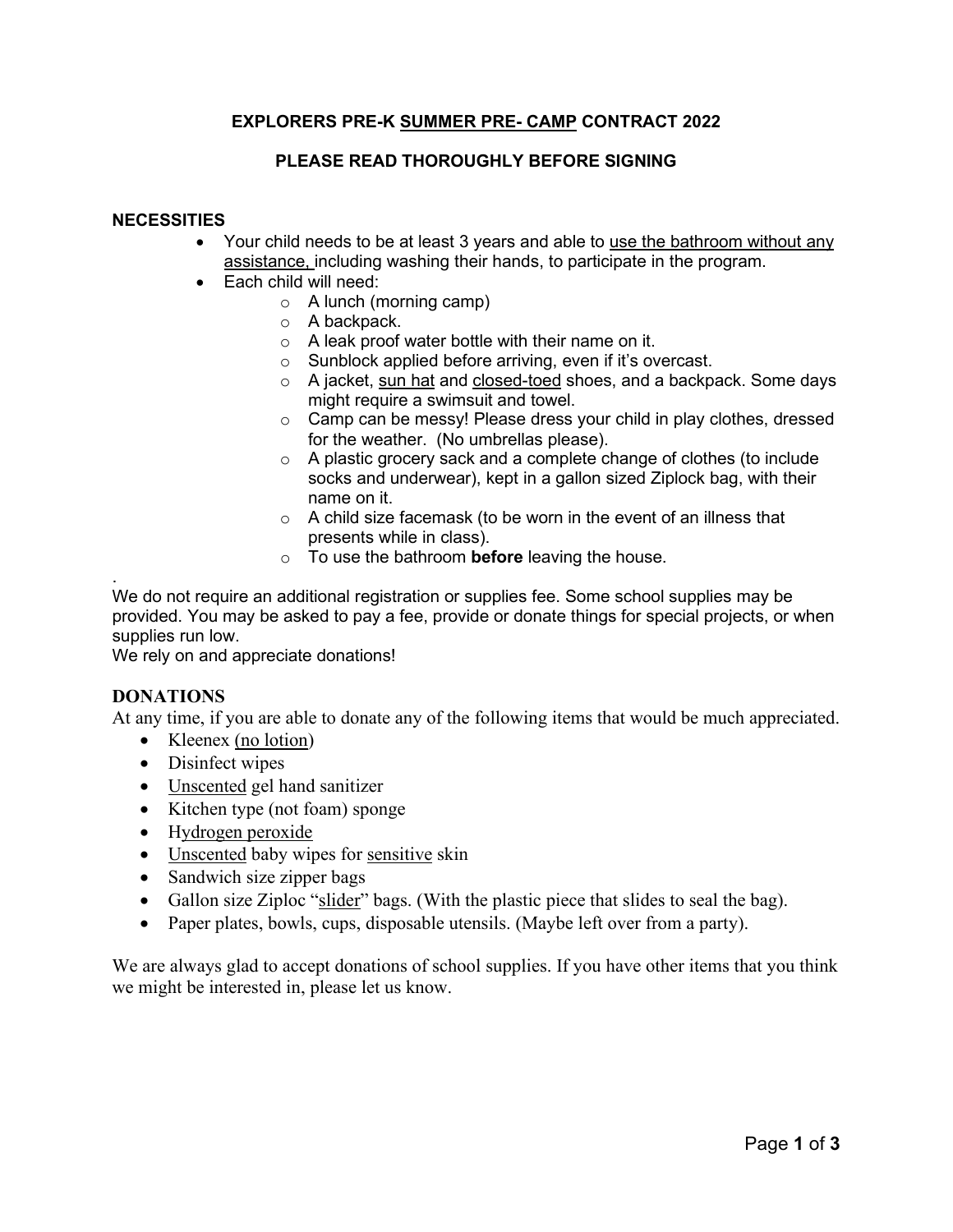## **COMMUNICATION**

Your instructor's main source of communication is e-mail. melody.davis@ci.steilacoom.wa.us

Please check your messages regularly.

Her office phone, 253-983-2056, is not available to her during teaching hours. In the event of an emergency, timely, or urgent message, you can call the Community Center's main number at 253-581-1076.

NOTE: Calls made from your instructor or the Community Center will likely come in as unknown, private, or blocked.

### **BILLING**

Your billing will reflect your contracted hours. If your child is absent, you will still be required to pay for the contracted time. Any requested reduction in tuition, due to extended absence, will require notice two weeks prior to the change and will be considered on a case by case basis. Classes cancelled due to a pandemic, required quarantine, a public health emergency, or adverse weather, will not be refunded, but will be reconsidered in the event of a prolonged closure.

**A \$25 deposit will secure your child's spot for the week. The \$25 deposit will be applied to the week's tuition. Tuition is due in full by the Thursday before camp.** A 3% convenience fee is added to call debit/credit card payments. To avoid this fee, tuition can be paid with cash or check at the Community Center office.

### **SICK POLICY**

Please keep your sick child at home in order to protect your child and prevent others from becoming ill. Keep your child home from school when he/she has a temperature above 100 degrees F, is vomiting, has diarrhea, has an excessive runny nose, cough or sneezing, has a sore throat, or has had these symptoms or other illness within the past 24 hours.

You will keep your child home if they are experiencing headache, muscle or body aches, fatigue, shortness of breath or difficulty breathing, loss of taste or smell.

You also agree to keep your child home and **immediately** notify us when your child has a communicable disease or illness, which may include the following: Positive **COVID-19,** Rubella, Head Lice, Impetigo, Measles, Mumps, Ringworm, Scabies, Strep infections, Chicken Pox, Conjunctivitis, Pinkeye, Flu or Hand, Foot, Mouth.

You understand that if your child exhibits any signs of illness during the day, they will be isolated from the other students, placed in a mask and will need to be picked up immediately (by a parent or emergency contact).

#### **TEACHER ABSENCE**

In the event of a teacher absence, every effort will be made to find a substitute.

#### **PICK-UP**

- 1. We do not allow children to meet parents/guardians in the parking lot.
- 2. Teacher will stand with children outside of the building for pick up.
- 3. Any time another adult is going to pick up your child, before we can release your child to them, that person must provide a picture ID. Their name must match the name you have provided on your pick-up list. Prior notice is appreciated.